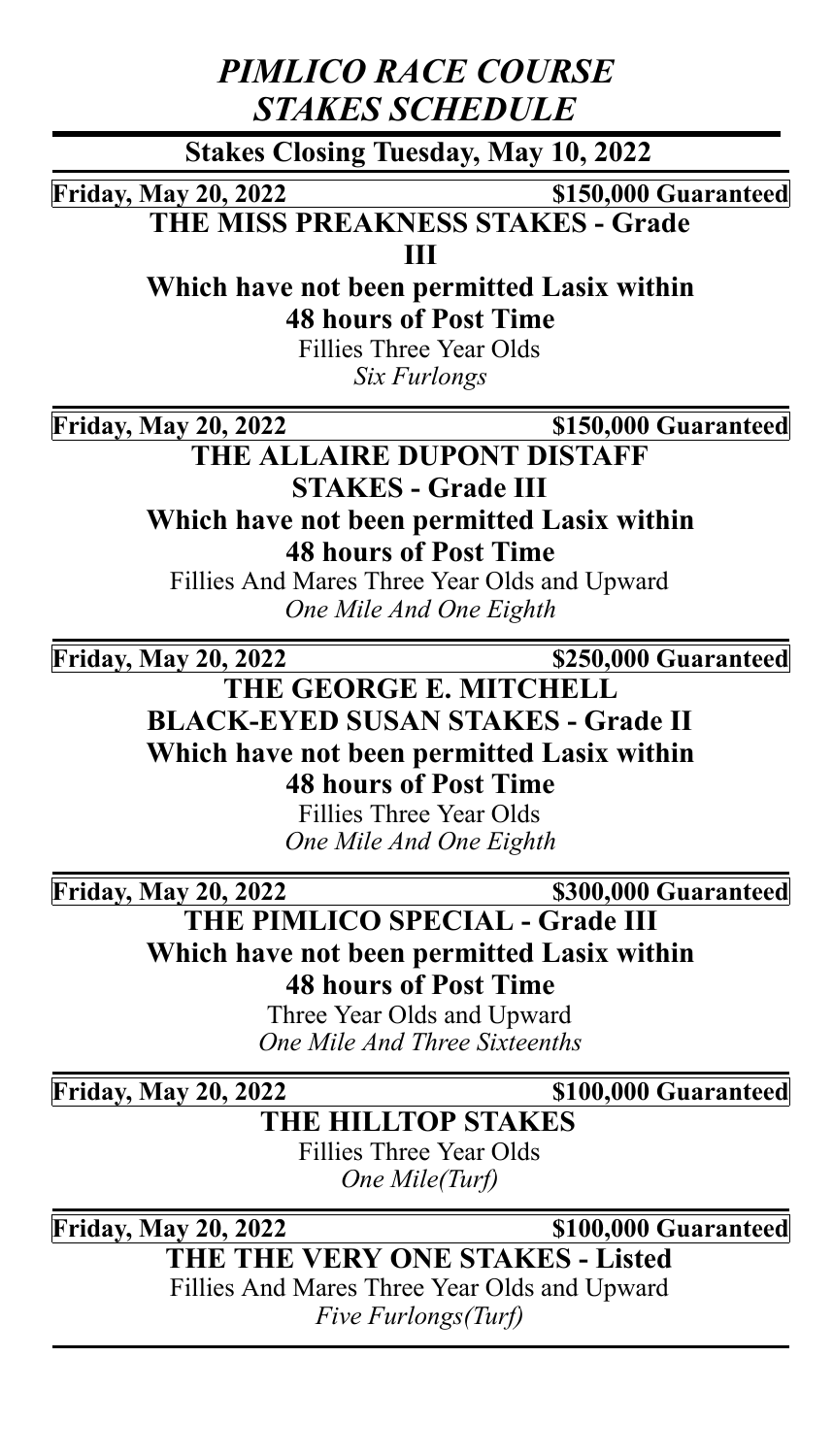## *PIMLICO RACE COURSE STAKES SCHEDULE*

**Saturday, May 21, 2022 \$100,000 Guaranteed**

**UAE President Cup (Arabian) - Grade I Which have not been permitted Lasix within 48 hours of Post Time**

> Four Year Olds and Upward *One And One Sixteenth Miles*

**Saturday, May 21, 2022 \$100,000 Guaranteed**

**THE SIR BARTON STAKES SPONSORED BY BRANDON AND DIANNAH PERRY TO BENEFIT THE THOROUGHBRED AFTERCARE ALLIANCE**

> Three Year Olds *One Mile And One Sixteenth*

**Saturday, May 21, 2022 \$200,000 Guaranteed**

**THE CHICK LANG STAKES - Grade III Which have not been permitted Lasix within 48 hours of Post Time**

Three Year Olds *Six Furlongs*

**Saturday, May 21, 2022 \$150,000 Guaranteed**

**THE MARYLAND SPRINT STAKES -**

**Grade III**

**Which have not been permitted Lasix within 48 hours of Post Time**

Three Year Olds and Upward *Six Furlongs*

**Saturday, May 21, 2022 \$100,000 Guaranteed**

**THE SKIPAT STAKES - Listed** Fillies And Mares Three Year Olds and Upward

*Six Furlongs*

**Saturday, May 21, 2022 \$1,500,000 Guaranteed**

**THE PREAKNESS STAKES - Grade I Which have not been permitted Lasix within 48 hours of Post Time**

Three Year Olds *One Mile And Three Sixteenths*